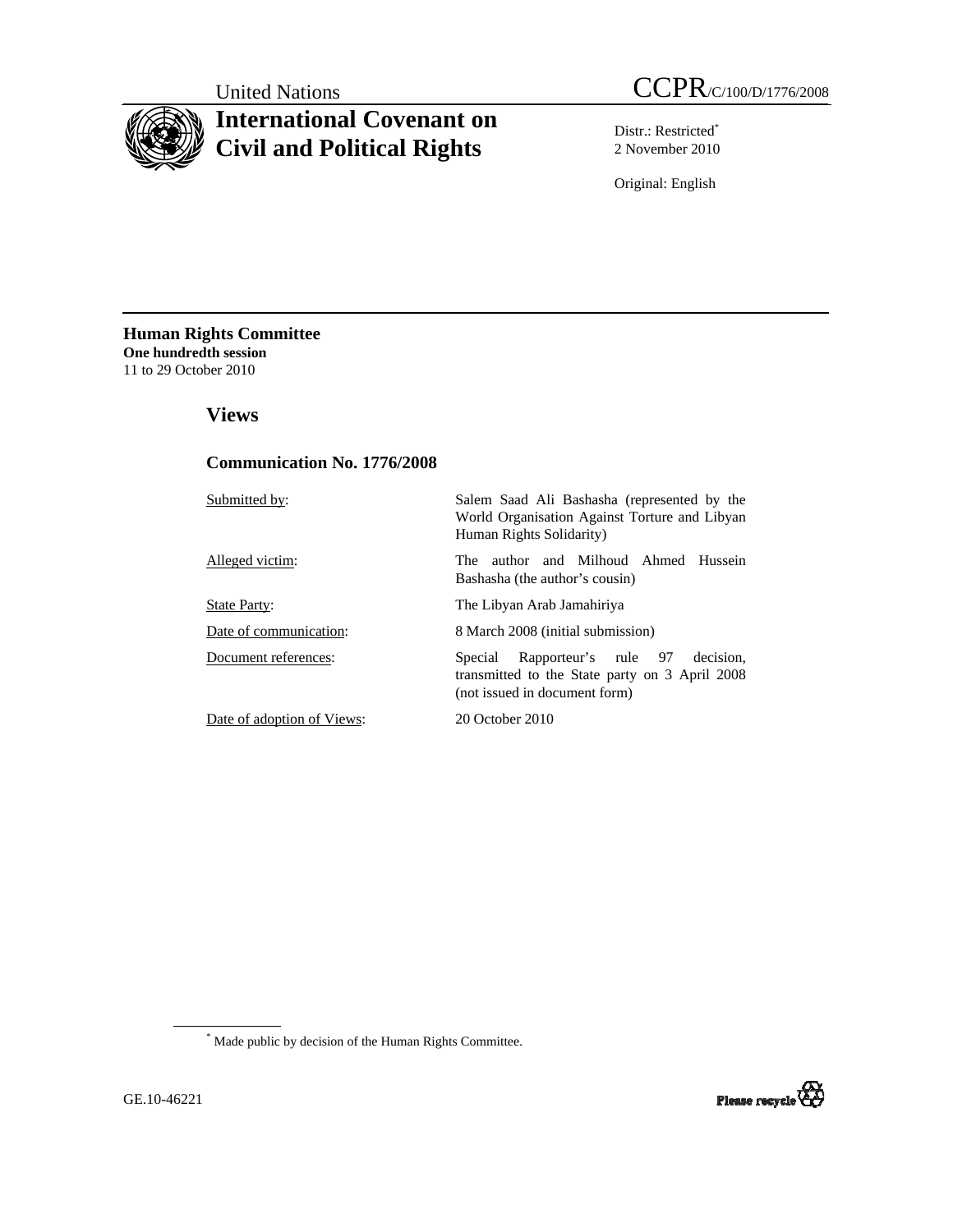| Subject matter:                    | Enforced disappearance.                                                                                                                                                                                                                          |
|------------------------------------|--------------------------------------------------------------------------------------------------------------------------------------------------------------------------------------------------------------------------------------------------|
| Procedural issue:                  | State failure to cooperate, another procedure of<br>international investigation or settlement.                                                                                                                                                   |
| Substantive issues:                | Prohibition of torture and cruel, inhuman and<br>degrading treatment, right to liberty and security<br>of the person, arbitrary arrest and detention, right<br>of all persons in custody to be treated humanely,<br>absence of effective remedy. |
| Articles of the Covenant:          | article 2, paragraph 3; article 6; article 7; article<br>9, paragraphs 1 to 5; and article 10, paragraph 1.                                                                                                                                      |
| Articles of the Optional Protocol: | article 5, paragraph $2(a)$                                                                                                                                                                                                                      |

On 20 October 2010, the Human Rights Committee adopted the annexed text as the Committee's Views under article 5, paragraph 4, of the Optional Protocol in respect of communication No. 1776/2008.

[Annex]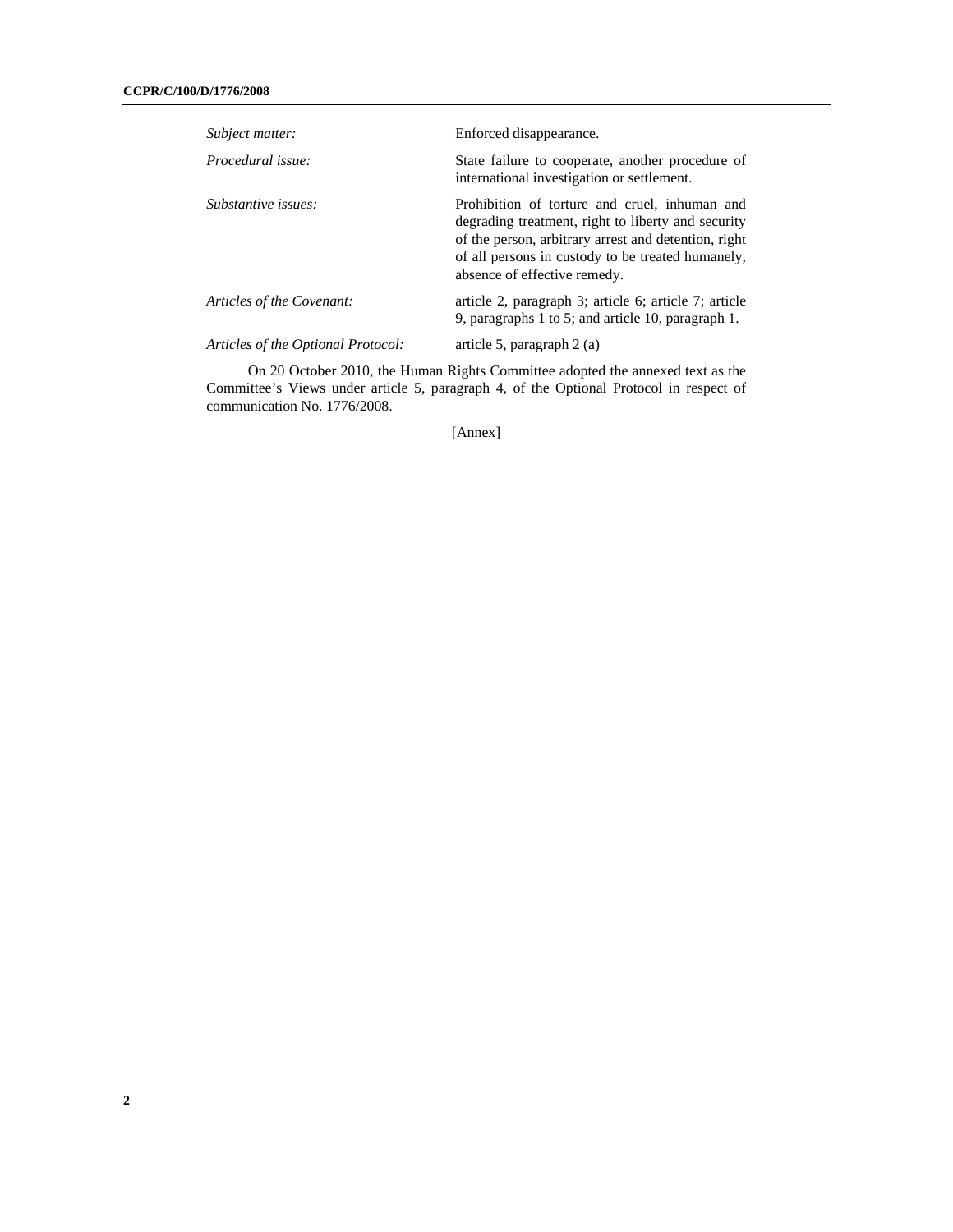## **Annex**

# **Views of the Human Rights Committee under article 5, paragraph 4, of the Optional Protocol to the International Covenant on Civil and Political Rights (one hundredth session)\*\***

concerning

## **Communication No. 1776/2008**

| Submitted by:          | Salem Saad Ali Bashasha (represented by the   |
|------------------------|-----------------------------------------------|
|                        | World Organisation Against Torture and Libyan |
|                        | Human Rights Solidarity)                      |
| Alleged victim:        | author and Milhoud Ahmed Hussein<br>The 1     |
|                        | Bashasha (the author's cousin)                |
| <b>State Party:</b>    | The Libyan Arab Jamahiriya                    |
| Date of communication: | 8 March 2008 (initial submission)             |
|                        |                                               |

 The Human Rights Committee, established under article 28 of the International Covenant on Civil and Political Rights,

Meeting on 20 October 2010,

 Having concluded its consideration of communication No. 1776/2008, submitted to the Human Rights Committee on behalf of Mr. Salem Saad Ali Bashasha and Mr. Milhoud Ahmed Hussein Bashasha, under the Optional Protocol to the International Covenant on Civil and Political Rights,

 Having taken into account all written information made available to it by the author of the communication, and the State party,

Adopts the following:

#### **Views under article 5, paragraph 4, of the Optional Protocol**

1.1 The author of the communication is Salem Saad Ali Bashasha, a Libyan citizen, born in 1942, and currently residing in Switzerland, where he was granted asylum in 1998. He is acting on his own behalf and on behalf of his cousin, Milhoud Ahmed Hussein Bashasha, also a Libyan national born on 5 September 1966 and who is said to have disappeared in the Libyan Arab Jamahiriya in October 1989. The author claims to be a

<sup>\*\*</sup> The following members of the Committee participated in the examination of the present communication: Mr. Abdelfattah Amor, Mr. Prafullachandra Natwarlal Bhagwati, Mr. Lazhari Bouzid, Mr. Mahjoub El Haiba, Mr. Yuji Iwasawa, Ms. Helen Keller, Mr. Rajsoomer Lallah, Ms. Zonke Zanele Majodina, Mr. Rafael Rivas Posada, Sir Nigel Rodley, Mr. Fabian Omar Salvioli and Mr. Krister Thelin.

Pursuant to article 90 of the Committee's rules of procedure, Committee member Mr. Michael O'Flaherty, did not participate in the examination of the present Views.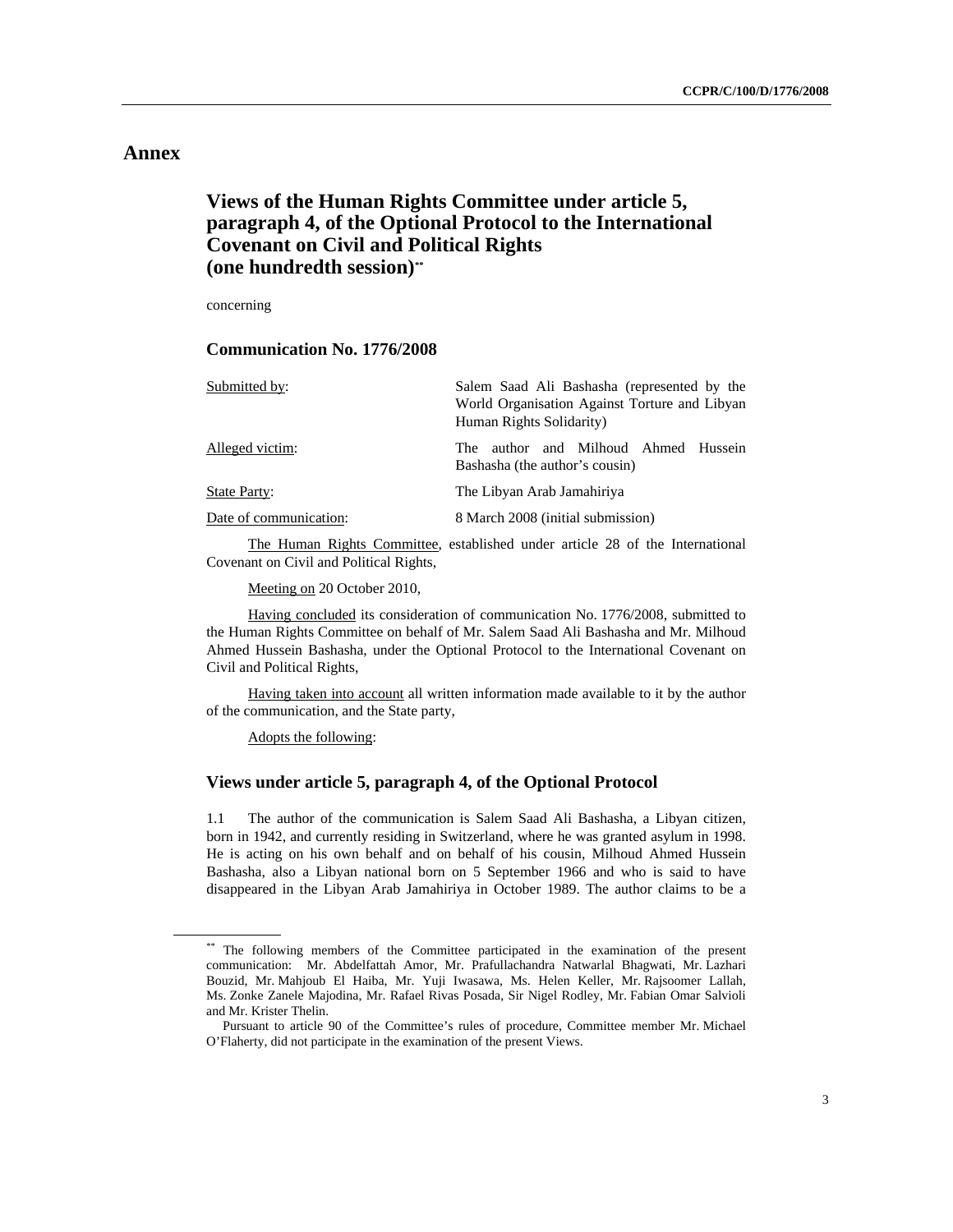victim of a violation by the Libyan Arab Jamahiriya<sup>1</sup> of article 7, of the Covenant, and that his cousin is a victim of a violation of articles 2, paragraph 3, 6 (see paras. 3.2 and 5.2), 7, 9, paragraphs 1 to 5, and 10, paragraph 1, of the Covenant. He is represented by the World Organization Against Torture and the Libyan Human Rights Solidarity.

1.2 On 5 June 2008, the State party was informed that, in the absence of any substantiation of its challenge to the admissibility, the admissibility of the communication will be examined together with the merits.

#### **The facts as presented by the author**

2.1 The author's cousin Milhoud Ahmed Hussein Bashasha was living with his family in the Shabna district of Benghazi, where he ran a food shop. He was not known to be politically active. The author and his cousin lived in the same house from 1966 to 1977 and had a very close relationship; the author was like a father to his younger cousin. Presently, the victim's father is deceased.

2.2 In October 1989, Milhoud Ahmed Hussein Bashasha was arrested for unknown reasons by plain-clothes agents of the Libyan internal security agency. The agents arrived armed at the family home in Benghazi in unmarked cars and did not produce an arrest warrant. His family witnessed the arrest but was not informed where the author's cousin was being taken. The following day, the internal security police searched the author's cousin's house and seized most of his personal belongings, including books, cassettes and papers, without giving any explanations to his family.

2.3 Milhoud Ahmed Hussein Bashasha's arrest coincided with the mass arrests carried out by the Libyan authorities in 1989, when the regime was cracking down on perceived dissidents. Many young persons were arrested in a seemingly indiscriminate manner at that time. Most of them were detained at the Abu Salim prison and then disappeared.<sup>2</sup>

2.4 Milhoud Ahmed Hussein Bashasha's family and the author made numerous attempts to locate him. Given that the Milhoud Ahmed Hussein Bashasha had been arrested by persons in civilian clothing, his family strongly suspected that he was arrested on political, rather than criminal grounds, as none of the minimal procedural formalities were maintained. Therefore, the family could only inquire with the political authorities about Milhoud Ahmed Hussein Bashasha's fate. They approached the Libyan Internal Security Agency and its various local offices, the office of the Revolutionary Committee and the military police station in Benghazi, a well known interrogation centre and transit point to Tripoli for political detainees, however always in vain. The family and the author were threatened with arrest and detention if they continued their efforts to locate the victim. The family consequently changed its strategy and used informal channels to try to obtain information about the victim's whereabouts. The author explains that the practice of informally approaching persons known to work for the internal security agency is the customary way for Libyan citizens to get information about missing family members.

2.5 More than half a year after his arrest, the family suspected that Milhoud Ahmed Hussein Bashasha was being detained at the Abu Salim prison outside Tripoli, where many persons arrested in the fall of 1989 were detained. The family's requests to visit Milhoud Ahmed Hussein Bashasha were all denied. While refusing to confirm Milhoud Ahmed Hussein Bashasha's presence at the prison, the prison guards regularly accepted food and clothing brought by the family for him. The family understood this as a confirmation of

<sup>&</sup>lt;sup>1</sup> The Optional Protocol entered into force for Libyan Arab Jamahiriya on 16 May 1989.

<sup>&</sup>lt;sup>2</sup> See Amnesty International Report, Libya Amnesty International's prisoner concerns in the light of recent legal reforms, June 1991, pp. 2-3, 8.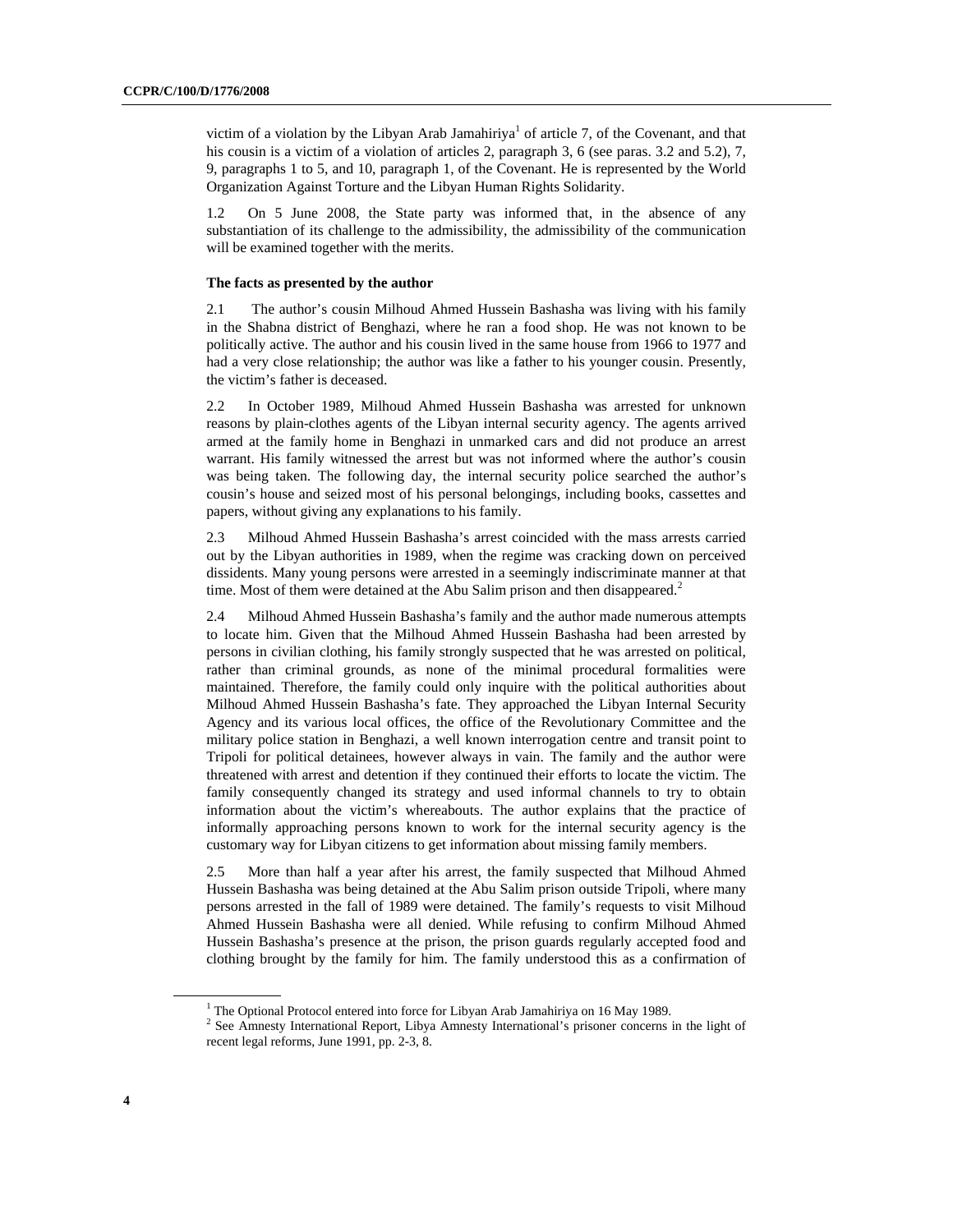Milhoud Ahmed Hussein Bashasha's detention at the prison; however, without knowing if the items they had brought were reaching him.

2.6 Over the years, the family periodically received confirmation from released detainees that Milhoud Ahmed Hussein Bashasha was detained at Abu Salim prison. In 1994, a released detainee<sup>3</sup> confirmed that he had heard that he was detained at Abu Salim prison. He also reported on the extremely poor conditions of detention, severe overcrowding, systematic beatings and undernourishment.

2.7 In the summer of 1996, special military forces killed a large number of detainees at the Abu Salim prison. The poor prison conditions that sparked the Abu Salim "riot" have been widely documented, for example in a report by the UN Special Rapporteur on Torture,<sup>4</sup> according to which the prison conditions are harsh, overcrowded and unsanitary and available information indicated that the lack of adequate food, medical care and the use of torture and other forms of ill-treatment had resulted in the deaths of political prisoners.

2.8 On 24 May 2003, the author submitted his cousin's case to the Working Group on Enforced or Involuntary Disappearances. The case was registered as case No. 1002049 and transmitted to the Government of the Libyan Arab Jamahiriya on 29 August 2003. On 17 September 2003, the Working Group informed the author that the Government of the Libyan Arab Jamahiriya had failed to respond to its request for clarification. The author has received no further information from the Working Group.

#### **The complaint**

3.1 The author claims that his cousin is a victim of a violation of article 2, paragraph 3, of the Covenant as the State party failed to investigate his disappearance and, since 1989, the State party has not provided any information to his family as to his whereabouts or fate.<sup>5</sup>

3.2 The author submits that he does not invoke a violation of article 6, of the Covenant, as he does not know if his cousin is dead and continues to hope that he is still alive.

3.3 The author further submits that his cousin is a victim of a violation of articles 7 and 10, paragraph 1, because he has been held in *incommunicado* detention since 1989. The author refers to the Committee's views in *Youssef El-Megresisi* v *Libyan Arab Jamahiriya*<sup>6</sup> , confirmed in *El Alwani* v. *Libyan Arab Jamahiriya*<sup>7</sup> , *El Hassy* v. *Libyan Arab*  Jamahiriya<sup>8</sup>, in which the Committee found that prolonged incommunicado detention in an unknown location amounted to a violation of articles 7 and 10, paragraph 1, of the Covenant.

3.4 Referring to the Committee's jurisprudence<sup>9</sup>, the author claims to be, himself, a victim of a violation of article 7, because of the acute, long and chronic mental anguish that he has suffered due to the uncertainty of his cousin's fate. The author further recalls that he had a very close relationship with his cousin, similar to that of a father and that he has been trying to inquire about his cousin's fate since his arrest in 1989.

<sup>&</sup>lt;sup>3</sup> The name of this detainee is known to the author but his identity is not disclosed for fear of retaliation.

<sup>&</sup>lt;sup>4</sup> UN Special Rapporteur on Torture, Sir Nigel Rodley, report of 12 January 1999 (E/CH.4/1999/61, para. 448).<br>5 See Cen

See General Comment No. 6, A/37/40, para. 4; communication No. 107/1981, *Quinteros* v. *Uruguay*, Views adopted on 21 July 1983, para. 16.

 $6$  Communication No. 440/1990, Views adopted on 23 April 1994, paragraph 5.4

<sup>7</sup> Communication No. 1143/2002, Views adopted on 20 July 2007.

<sup>8</sup> Communication No. 1422/2005, Views adopted on 24 October 2007.

<sup>9</sup> Communication No. 440/1990, *Quinteros* v. *Uruguay,* Views adopted on 23 April 1994, para. 14.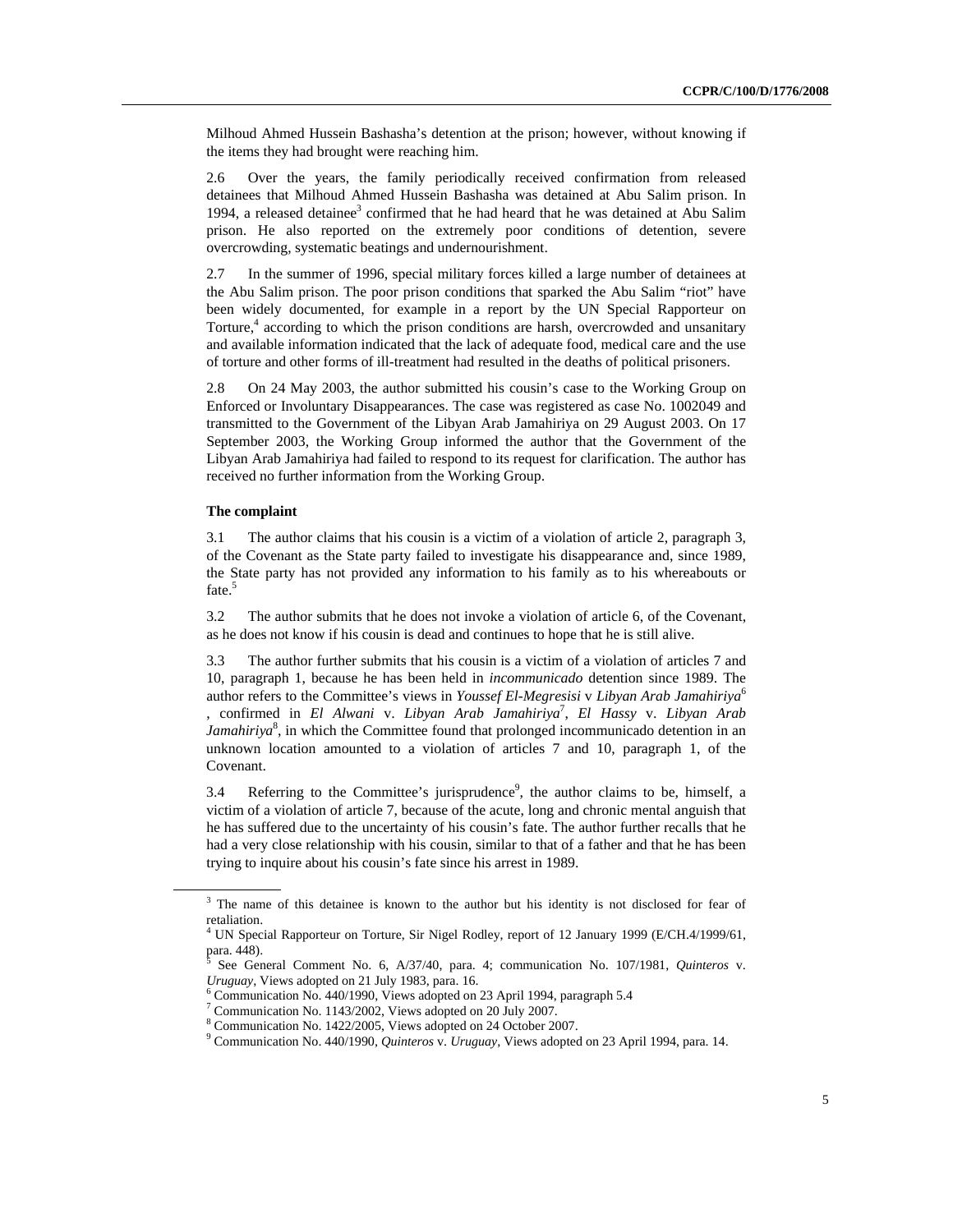3.5 He further claims that his cousin is a victim of violation of article 9, because he was arbitrarily arrested without an arrest warrant and held incommunicado for a prolonged period of time, without being charged or convicted of a crime or other offence (article 9, paragraph 1), informed of the reasons for his detention and of the charges against him (article 9, paragraph 2) and never brought before a judge (article 9, paragraph 3). By disappearing him, the State party made it impossible to challenge the legality of the author's cousin's detention (article 9, paragraph 4) and to seek compensation for his unlawful arrest and detention (article 9, paragraph 5).

3.6 On admissibility, the author submits that the same matter has not been examined by another procedure of international investigation or settlement. He argues that the procedure before the Working Group on Enforced or Involuntary Disappearances cannot be considered a "procedure of international investigation or settlement" for the purpose of article 5, paragraph 2 (a), of the Optional Protocol.

3.7 As regards exhaustion of domestic remedies, the author recalls the Committee's jurisprudence, according to which the exhaustion requirement of article 5, paragraph 2 (b), of the Optional Protocol applies only to the extent that local remedies are available, effective and not unreasonably prolonged.<sup>10</sup> He argues that there are no effective remedies for human rights violations in the Libyan Arab Jamahiriya because the judiciary is not independent from the government of Colonel al-Gaddafi. The author refers to communications No. 440/1990, *El-Megreisi* v *Libyan Arab Jamahiriya*, No. 1143/2002, *El Alwani* v *Libyan Arab Jamahiriya* and No. 1422/2005, *El Hassy* v *Libyan Arab Jamahiriya* and argues that the Committee had accepted that in the Libyan Arab Jamahiriya no effective remedies exist against public officials and that the victims or persons acting on their behalf would face unreasonable high risks of harm by attempting to invoke any remedies. The author further argues that the failure of Libya to provide information on the implementation of the Committee's views in communication No. 440/1990 (*Youssef El-Megreisi* v. *Libyan Arab Jamahiriya*) <sup>11</sup> is further evidence of the ineffectiveness of the Libyan legal system and the unavailability of legal remedy against public officials. The author submits that domestic remedies are neither effective, nor available and that, therefore, he should not be required to exhaust them, as they are objectively futile.  $^{12}$  The author further submits that he was not in a position to appeal to the judicial authorities to request for an investigation to be carried out into the fate of the victim, because of a general climate of fear<sup>13</sup>, particularly surrounding the fate of political detainees at Abu Salim prison and the unreasonable high risk of harm to which he would have exposed himself and the victim's family.

#### **State party's observations**

4.1 On 2 June 2008, the State party submitted that it wishes to challenge the admissibility pursuant to rule 97, paragraph 3, of the Committee's Rules of Procedure, without however adducing any arguments.

4.2 On 3 April 2008, 22 January 2009, 12 August 2009 and 16 December 2009, the State party was requested to submit information on the admissibility and merits of the

<sup>10</sup> See for example communication No. 147/1983, *Arzuaga Gilboa* v. *Uruguay*, Views adopted on 1 November 1985, para. 7.2.

<sup>&</sup>lt;sup>11</sup> The Committee's Concluding Observations on the Libyan Arab Jamahiriya fourth periodic report, 30 October 2007, CCPR/C/LBY/CO/4/para. 7.

<sup>12</sup> See communication No. 210/1986 and 225/1987, *Pratt and Morgan* v. *Jamaica,* Views adopted on 6 April 1989.

<sup>&</sup>lt;sup>13</sup> See communication No. 594/1992, Phillip v. Trinidad and Tobago, Views adopted on 20 October 1998, para. 6.4.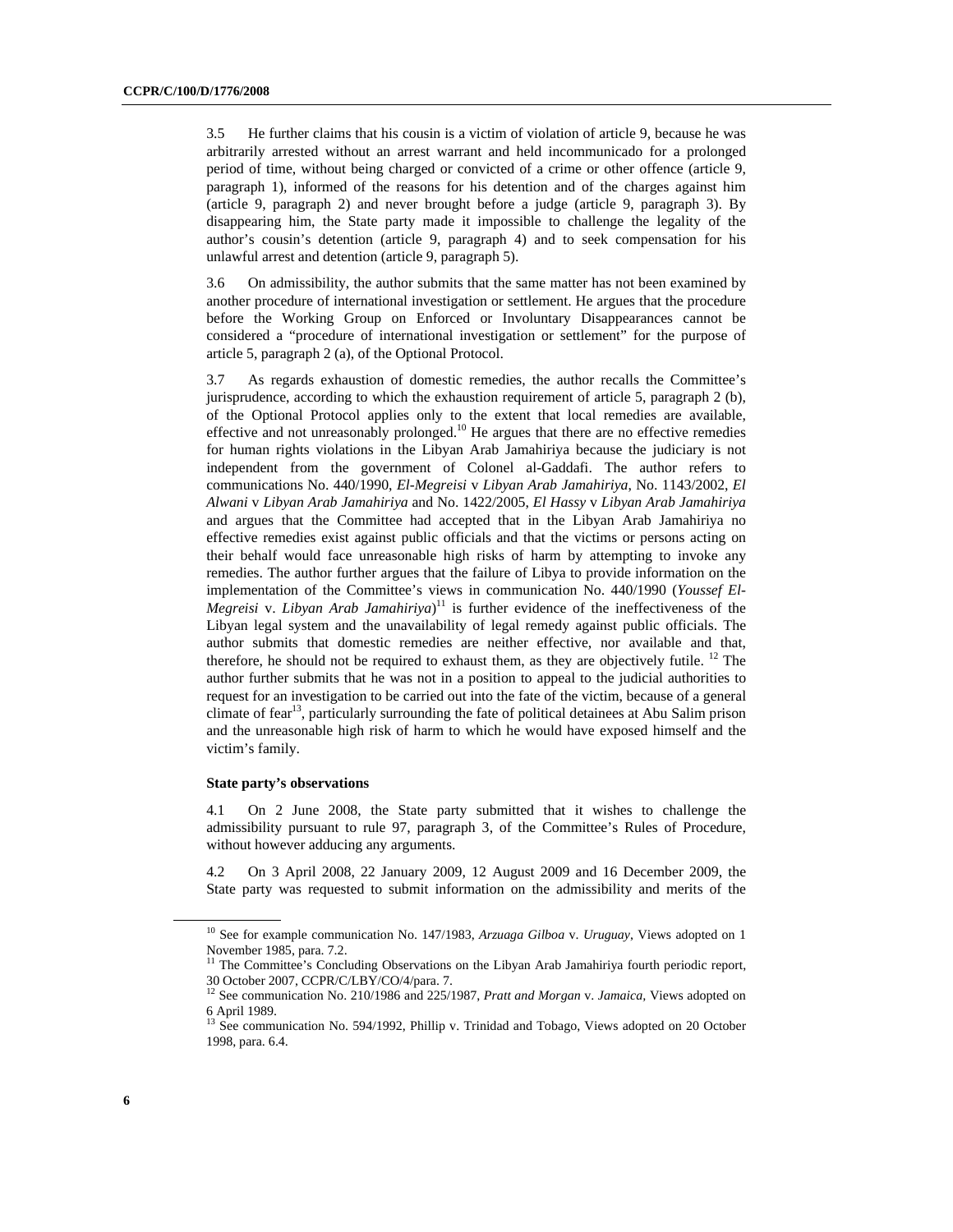communication. The Committee notes that this information has not been received. It regrets the State party's failure to provide any substantive information with regard to the admissibility or substance of the author's claims. It recalls that under the Optional Protocol, the State party concerned is required to submit to the Committee written explanations or statements clarifying the matter and the remedy, if any, that it may have taken. In the absence of a reply from the State party, due weight must be given to the author's allegations, to the extent that these have been properly substantiated.

4.3 On 28 August 2010, the State party informed the Committee that the author is sought by the Libyan justice.

#### **Further information by the author**

5.1 On 17 July 2009, the author submitted a death certificate issued on 12 April 2008, which had been given to the family on 20 June 2009. According to the certificate, the death of the victim occurred on 18 June 1996 in Tripoli and the cause is unknown.

5.2 On 20 August 2010, the author submitted that there appears no longer to be any hope to find Milhoud Ahmed Hussein Bashasha alive. He, therefore, claims that his cousin is also a victim of a violation of article 6, of the Covenant, as there is no evidence that his cousin died of a natural cause, but as a consequence of his enforced disappearance.

5.3 On 16 September 2010, the author referred to the State party's submission of 28 August 2010 and argued that the State party's explanations appeared to be contradictory with the information in the author's possession, including his cousin's death certificate. The author expressed concern at the State party's failure to cooperate and reiterated that he wished to be informed of the true cause of his cousin's death by means of an independent and impartial investigation. The investigation should be carried out by a competent body and the findings should be made public.

#### **Issues and proceedings before the Committee**

#### *Consideration of admissibility*

6.1 Before considering any claim contained in a communication, the Human Rights Committee must, in accordance with article 93 of its Rules of Procedure, decide whether or not it is admissible under the Optional Protocol of the Covenant.

6.2 The Committee notes that the author submitted his cousin's case to the United Nations Working Group on Enforced or Involuntary Disappearances, which informed him on 17 September 2003 that the Libyan Arab Jamahiriya failed to provide any information as requested. The Committee, however, recalls that extra-conventional procedures or mechanisms established by the United Nations Commission on Human Rights and assumed by the United Nations Human Rights Council or the Economic and Social Council, and whose mandates are to examine and publicly report on human rights situations in specific countries or territories or on major phenomena of human rights violations world wide, do not constitute a procedure of international investigation or settlement within the meaning of article 5, paragraph 2 (a), of the Optional Protocol.  $^{14}$  The Committee recalls that the study of human rights problems of a more global character, although it might refer to or draw on information concerning individuals, cannot be seen as being the same matter as the examination of individual cases within the meaning of article 5, paragraph 2 (a), of the

<sup>14</sup> See communication No. 540/1993, *Celis Laureano Atachahua* v. *Peru*, Views adopted on 25 March 1996, para. 7.1.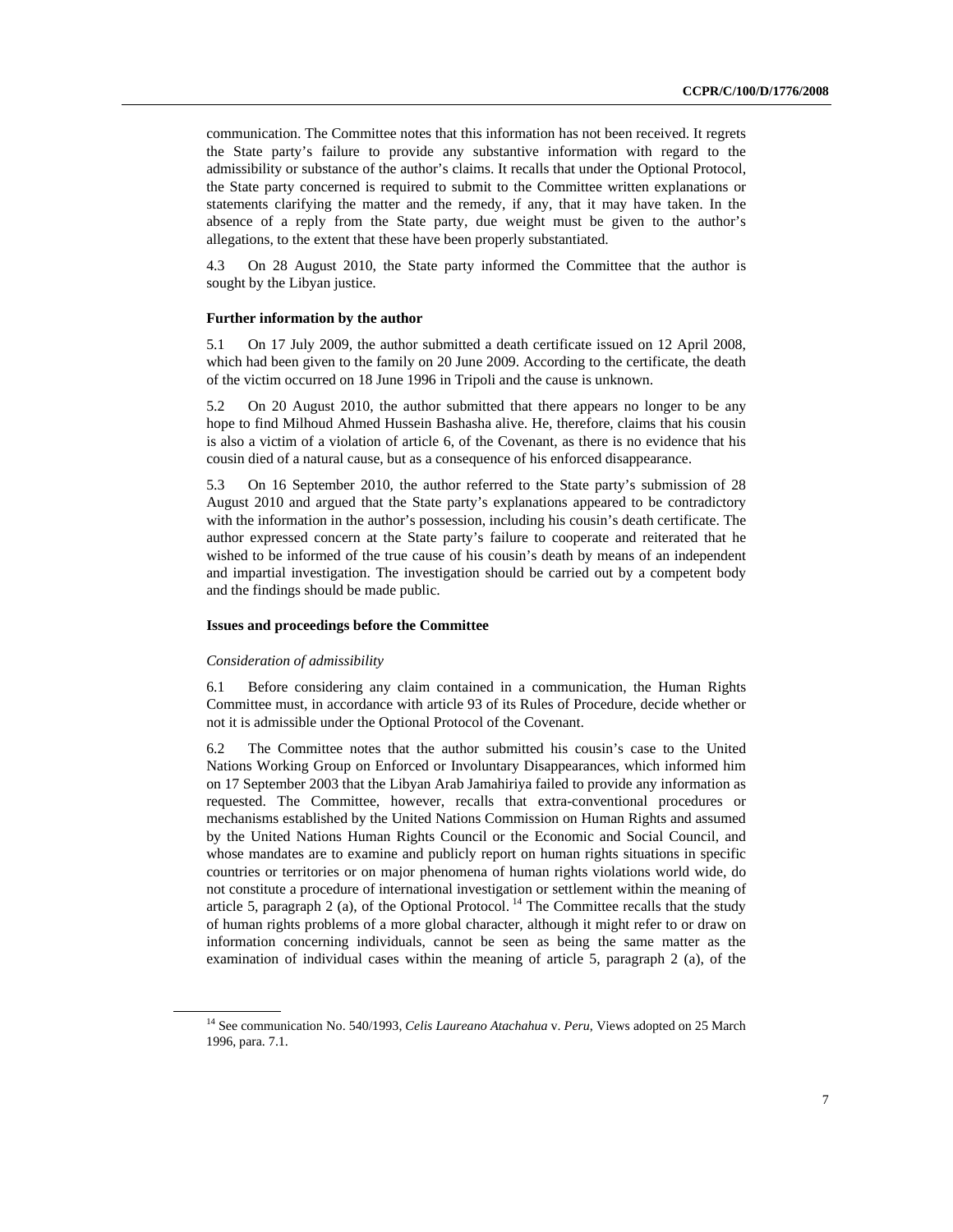Protocol.<sup>15</sup> Accordingly, the Committee considers the fact that Milhoud Ahmed Hussein Bashasha's case was registered before the United Nations Working Group on Enforced or Involuntary Disappearances does not make it inadmissible under this provision.

6.3 With respect to the requirement of exhaustion of domestic remedies, the Committee reiterates its concern that in spite of three reminders addressed to the State party no substantive information or observations on the admissibility, which the State party challenged without providing any arguments, or merits of the communication have been received from the State party. In the circumstances, the Committee finds that it is not precluded from considering the communication under article 5, paragraph 2 (b), of the Optional Protocol. The Committee finds no other reason to consider the communication inadmissible and thus proceeds to its consideration on the merits, in as much as the claims under article 6; article 7; article 9; article 10, paragraph 1; and article 2, paragraph 3, are concerned.

#### *Consideration of merits*

7.1 The Human Rights Committee has considered the present communication in the light of all the information made available to it, as required under article 5, paragraph 1, of the Optional Protocol.

7.2 The Committee recalls paragraph 7.3 of communication *El Abani* v. *Libyan Arab Jamahiriya*<sup>16</sup>, in which it stated that any act leading to an enforced disappearance of a person constitutes a violation of many of the rights enshrined in the Covenant. It also notes that the State party has provided no response to the author's allegations regarding the enforced disappearance of his cousin. It reaffirms that the burden of proof cannot rest solely on the author of the communication, especially considering that the author and the State party do not always have equal access to evidence and that frequently the State party alone has access to the relevant information.<sup>17</sup> It is implicit in article 4, paragraph 2, of the Optional Protocol that the State party has the duty to investigate in good faith all allegations of violations of the Covenant made against it and its representatives and to provide the Committee with the information available to it. In cases where the author has submitted allegations to the State party that are corroborated by credible evidence and where further clarification depends on information that is solely in the hands of the State party, the Committee may consider an author's allegations substantiated in the absence of satisfactory evidence or explanations to the contrary presented by the State party. <sup>18</sup>

7.3 With respect to the alleged violation of article 6, paragraph 1, the Committee recalls its General Comment 6 on article 6, which states, inter alia, that States parties should take specific and effective measures to prevent the disappearance of individuals and establish facilities and procedures to investigate thoroughly, by an appropriate impartial body, cases of missing and disappeared persons in circumstances which may involve a violation of the right to life.<sup>19</sup> The Committee observes that on 20 June 2009, the family was provided with Milhoud Ahmed Hussein Bashasha's death certificate, without any explanation as to the

<sup>15</sup> See communication No. 1495/2006, *Zohra Madoui* v. *Algeria*, Views adopted on 28 October 2008, para. 6.2.

<sup>&</sup>lt;sup>16</sup> See communication No. 1640/2007, Views adopted on 26 July 2010, para. 7.3.

<sup>17</sup> See communications No. 1640/2007, *El Abani* v. *Libyan Arab Jamahiriya*, Views adopted on 26 July 2010, para. 7.4; No. 1422/2005, *El Hassy* v. *Libyan Arab Jamahiriya*, Views adopted on 24 October 2007, para. 6.7; No. 1297/2004, *Medjnoune* v. *Algeria*, Views adopted on 14 July 2006, para. 8.3, and No. 139/1983, *Conteris* v. *Uruguay*, Views adopted on 17 July 1985, para. 7.2. 18 See Communication No. 1439/2005, *Sid Ahmed Aber* v. *Algeria*, Views adopted on 13 July 2007,

para. 7.2.

 $19$  See General Comment No. 6, A/37/40, para. 4.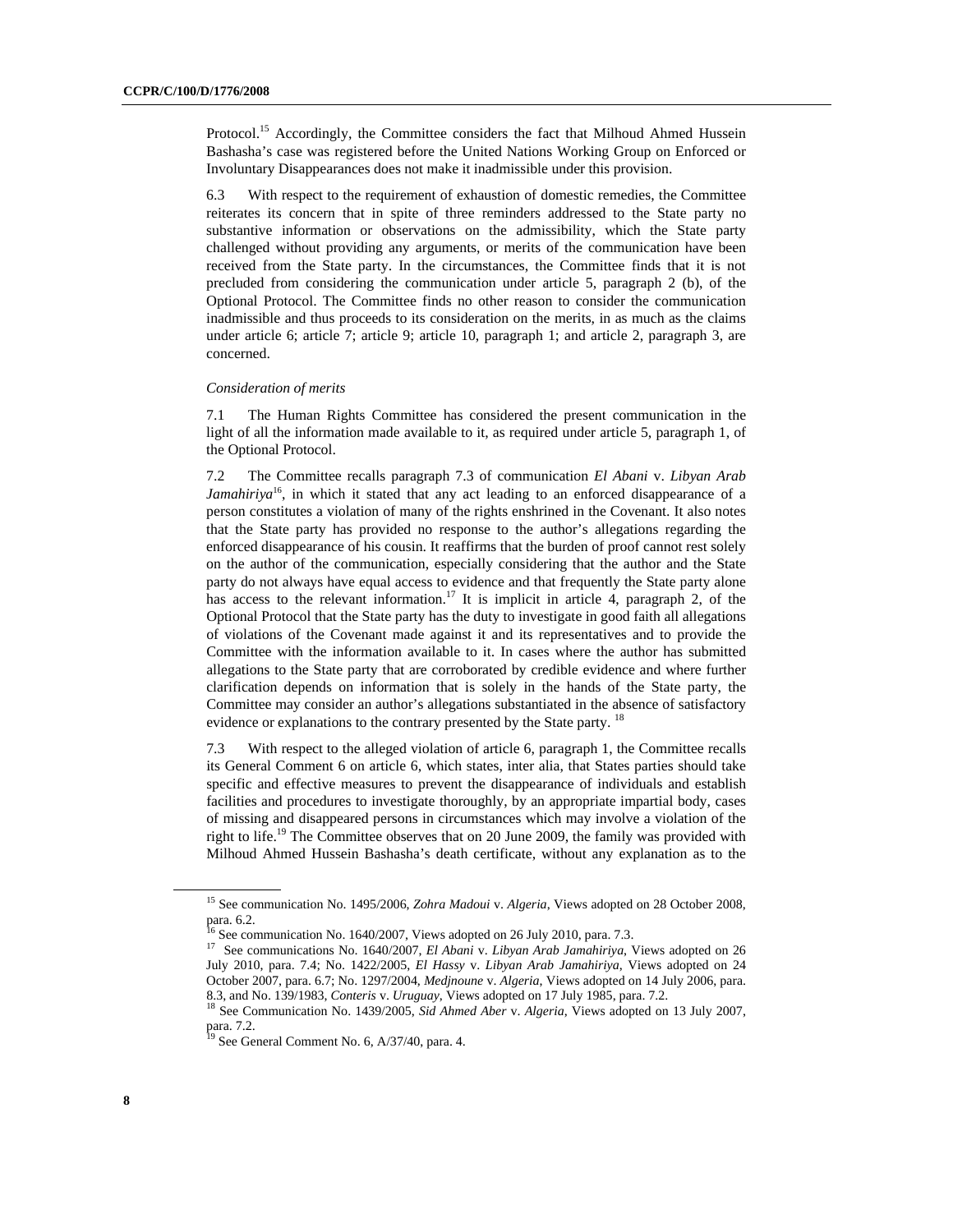cause or the exact place of his death or any information on any investigations undertaken by the State party. In the circumstances, the Committee finds that the right to life enshrined in article 6 has been violated by the State party.

7.4 In the present case, the Committee notes that the author's cousin was reportedly arrested in October 1989 by what clearly appears to be internal security officers, armed and in plain clothes. The victim's family witnessed the arrest and was present the following day when agents of the internal security police returned and confiscated Milhoud Ahmed Hussein Bashasha's belongings. The Committee notes that the State party has not provided any explanation of these allegations, thus making it impossible to shed the necessary light on the victim's arrest and subsequent incommunicado detention. The Committee recognizes the degree of suffering entailed in being detained indefinitely and deprived of all contact with the outside world. In this connection, the Committee recalls its General Comment No. 20 on article 7 of the Covenant, in which it recommends that States parties should make provisions against *incommunicado* detention<sup>20</sup>. In the absence of any satisfactory explanation by the State party concerning the disappearance of the author's cousin, his detention since 1989, having been prevented from communicating with his family and the outside world and his unexplained death in 1996, the Committee considers that Milhoud Ahmed Hussein Bashasha's enforced disappearance constitutes a violation of article 7 of the Covenant.<sup>21</sup>

7.5 The Committee also takes note of the anguish and distress caused by the disappearance of the author's cousin to his close family, including the author, since October 1989. It therefore considers that the facts before it disclose a violation of article 7 of the Covenant with regard to the author. $^{22}$ 

7.6 With regard to the alleged violation of article 9, the information before the Committee shows that the author's cousin was arrested without a warrant by plain clothes agents of the State party, was then held incommunicado without access to defence counsel and without ever being informed of the reasons for his arrest or the charges against him. The Committee recalls that the author's cousin was never brought before a judge and never could challenge the legality of his detention. In the absence of any pertinent explanation from the State party, the Committee finds a violation of article 9 of the Covenant.<sup>2</sup>

7.7 Regarding the author's complaint under article 10, paragraph 1, that his cousin was held incommunicado at Abu Salim prison, under poor conditions of detention, severe overcrowding, systematic beatings and undernourishment, the Committee reiterates that persons deprived of their liberty may not be subjected to any hardship or constraint other than that resulting from the deprivation of liberty and that they must be treated with humanity and respect for their dignity. In the absence of information from the State party concerning the treatment of the author's cousin in Abu Salim prison and noting what has

 $20$  See General Comment No. 20, A/47/40(SUPP).

<sup>21</sup> See communication No. 1640/2007, *El Abani* v. *Libyan Arab Jamahiriya*, Views adopted on 26 July 2010, para. 7.4; communication No. 1422/2005, *El Hassy* v. *Libyan Arab Jamahiriya*, Views adopted on 24 October 2007, para. 6.2; No. 1295/2004, *El Awani* v. *Libyan Arab Jamahiriya*, Views adopted on 11 July 2007, para. 6.5; communication No. 540/1993, *Celis Laureano* v. *Peru*, Views adopted on 25 March 1996, para. 8.5; and communication No. 458/1991, *Mukong* v. *Cameroon*, Views adopted on 21 July 1994, para. 9.4.

<sup>22</sup> Communication No. 107/1981, *Maria del Carmen Almeida de Quinteros* v. *Uruguay*, Views adopted on 21 July 1983, para. 14; communication No. 950/2000, *S. Jegatheeswara Sarma* v. *Sri Lanka*, Views adopted on 16 July 2003, para. 9.5; communication No. 992/2001, *Louisa Bousroual* v. *Algeria*, Views adopted on 30 March 2006, para. 9.8; communication No. 1422/2005, *El Hassy* v.

*Libyan Arab Jamahiriya*, Views adopted on 24 October 2007, para. 6.11. 23 See communication No. 1297/2004, *Medjnoune* v. *Algeria*, Views adopted on 14 July 2006, para. 8.5.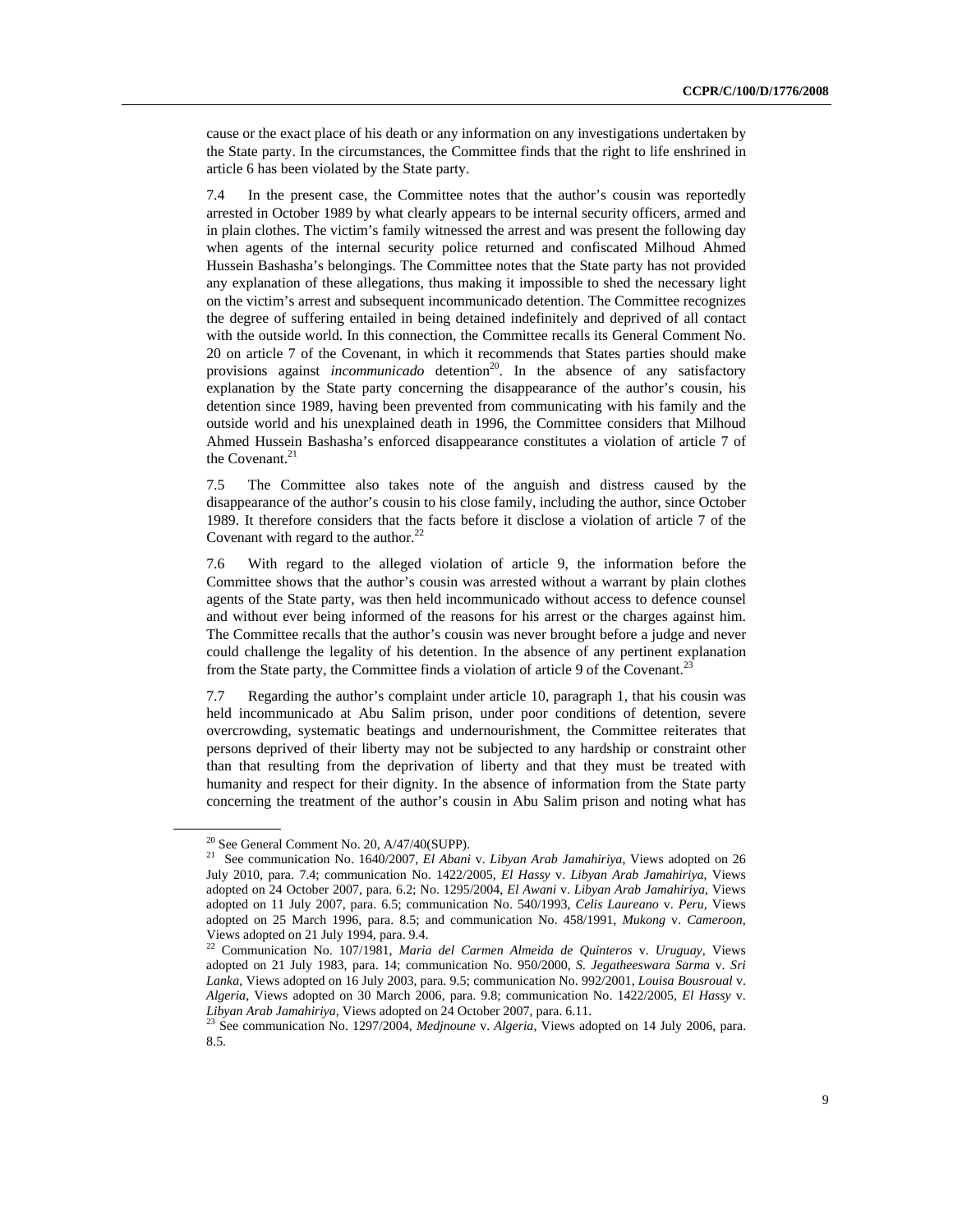been reported on the general conditions in that prison<sup>24</sup>, the Committee concludes that his rights under article 10, paragraph 1, were violated.<sup>25</sup>

7.8 The author invokes article 2, paragraph 3, of the Covenant, which requires States parties to ensure that individuals have accessible, effective and enforceable remedies for asserting the rights enshrined in the Covenant. The Committee reiterates the importance it attaches to States parties' establishment of appropriate judicial and administrative mechanisms for addressing alleged violations of rights under domestic law. It refers to its General Comment No. 31, which states that failure by a State party to investigate allegations of violations could in and of itself give rise to a separate breach of the Covenant.<sup>26</sup> In the present case, the information before the Committee indicates that the author's cousin did not have access to such effective remedy, and the Committee therefore concludes that the facts before it reveal a violation of article 2, paragraph 3, read in conjunction with article  $7.^{27}$ 

8. The Human Rights Committee, acting under article 5, paragraph 4, of the Optional Protocol to the International Covenant on Civil and Political Rights, is of the view that the facts before it reveal violations by the State party of articles 6 and 7 alone and read in conjunction with article 2, paragraph 3; article 9, article 10, paragraph 1, of the Covenant with regard to the author's cousin; and of article 7 of the Covenant with regard to the author himself.

9. In accordance with article 2, paragraph 3, of the Covenant, the State party is under an obligation to provide the author with an effective remedy. The Committee therefore urges the State party a) to conduct a thorough and effective investigation into the disappearance and death of the author's cousin; b) to provide adequate information resulting from its investigation; c) to return to the family the mortal remains of Mr. Milhoud Ahmed Hussein Bashasha, provided that the State party has not already done so; d) to prosecute, try and punish those held responsible for the violations; and e) to provide adequate compensation for the author and Milhoud Ahmed Hussein Bashasha's family for the violations suffered by the author's cousin. The State party is also under an obligation to take measures to prevent similar violations in the future.

10. Bearing in mind that, by becoming a party to the Optional Protocol, the State party has recognized the competence of the Committee to determine whether there has been a violation of the Covenant or not and that, pursuant to article 2 of the Covenant, that State party has undertaken to ensure all individuals within its territory or subject to its jurisdiction the rights recognized in the Covenant and to provide an effective and enforceable remedy in case a violation has been established, the Committee wishes to receive from the State party, within 180 days, information about the measures taken to give effect to the Committee's Views. The State party is also requested to publish the Committee's Views.

<sup>&</sup>lt;sup>24</sup> UN Special Rapporteur on Torture, Sir Nigel Rodley, report of 12 January 1999, E/CH.4/1999/61, para.  $448.$ <sup>25</sup>

<sup>25</sup> See general comment No. 21 on article 10, A/47/40(SUPP), para. 3; communication No. 1134/2002, *Gorji-Dinka* v. *Cameroon*, Views adopted on 17 March 2005, para. 5.2; and communication No. 1422/2005, *El Hassy* v. *Libyan Arab Jamahiriya*, Views adopted on 24 October 2007, para. 6.4.<br><sup>26</sup> See General Comment No. 31, CCPR/C/21/Rev.1/Add.13, paras. 15 and 18.

<sup>&</sup>lt;sup>27</sup> See communication No. 1422/2005, *El Hassy v. the Libyan Arab Jamahiriya*, Views adopted on 24 October 2007, para. 6.9; and communication No. 1196/2003, *Boucherf* v. *Algeria*, Views adopted on 30 March 2006, para. 9.9.